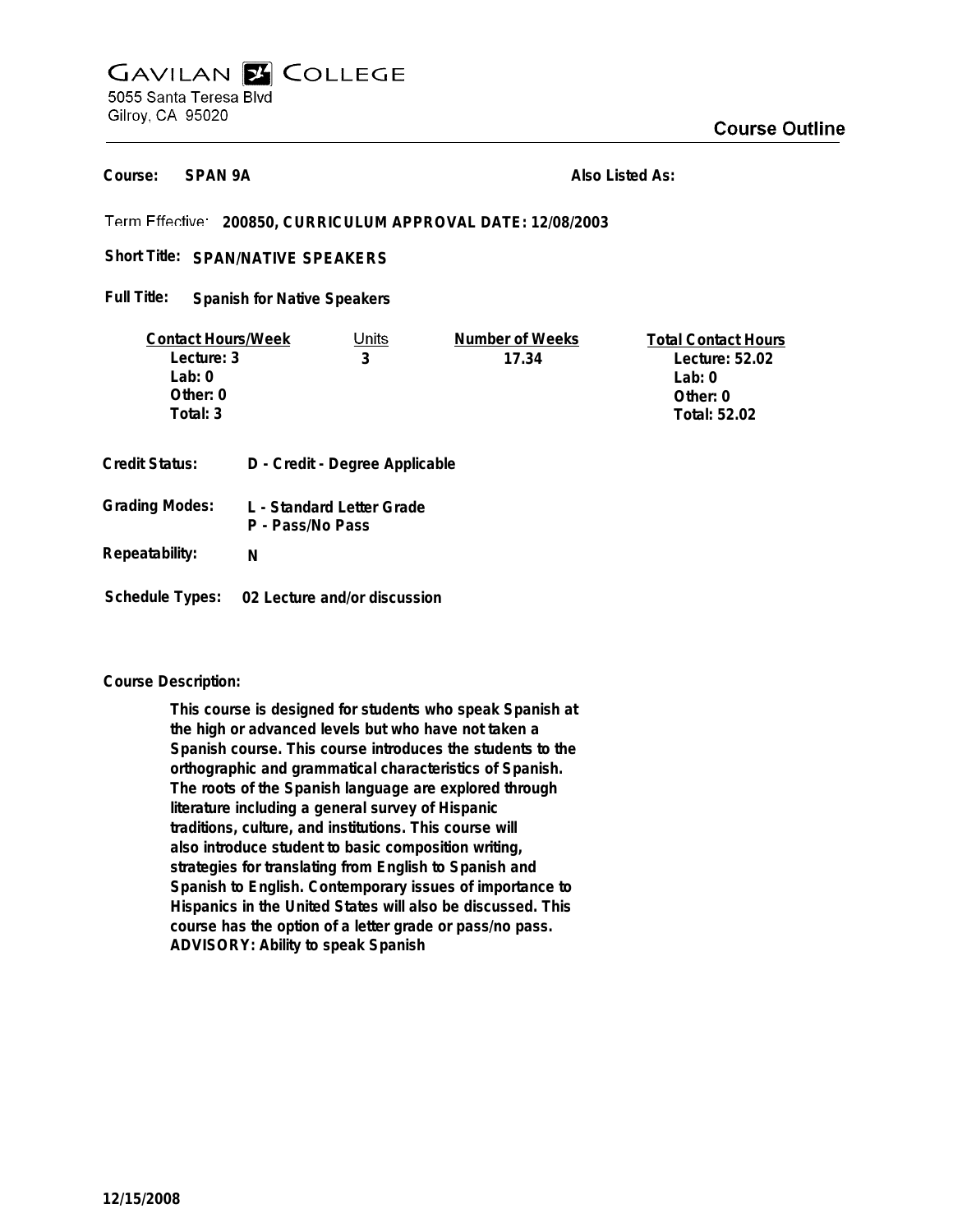**ARTICULATION and CERTIFICATE INFORMATION Associate Degree: GAV C2, effective 200470 GAV F, effective 200470 CSU GE: CSU C2, effective 200470 IGETC: IGETC 3B, effective 200470 CSU TRANSFER: Transferable CSU, effective 200470 UC TRANSFER: Transferable UC, effective 200470**

#### **PREREQUISITES:**

**COREQUISITES:**

**STUDENT LEARNING OUTCOMES: 1. Demonstrate native oral proficiency ILO: 1,2,3 Measure: Oral presentations, Classroom discussions. 2. Demonstrate native writing proficiency ILO: 1,2,3 Measure: Written reports, homework assignments and exams.**

**3. Demonstrate recognition of grammar.**

**ILO: 1,2**

**Measure: Written and oral tests**

**4. Recognize a variety of Hispanic cultures.**

**ILO: 1,2,4**

**Measure: Group discussions, presentations and tests**

**TOPICS AND SCOPE: Curriculum Approval Date: 12/08/2003 WEEKS 1 to 3**

**9 HOURS**

**Content: History of the Spanish language, orthography of Spanish, development of Hispanic institutions, vowels and diphthongs in Spanish, historical changes in pronunciation of Spanish.**

**Assignments: Read the articles "Origenes de la lengua Espanola", "Origenes de la cultura hispanica"; hand-outs on vowels, diphthongs as well as spelling and pronunciation changes, writing assignments on stories read (essays or poems).**

**Student Performance Objectives: Read and write comprehensible material at a native level, spell words correctly, discuss the history of the Spanish language, recognize diphthongs and pronunciation changes. WEEKS 4 to 7**

**12 HOURS**

**Content: Spanish in the Americas and their dialects; indigenous influences, English influence, various terminology from different countries; verb tenses: present, preterit and imperfect**

**Assignments: (articles) "Nuestra lengua", "Mis primeros recuerdos juveniles", and "Don Payasito", hand-outs on indigenous and English influences and terminology from different countries, various activities for proper conjugation of verbs in the present, preterit, and imperfect tenses; writing assignments on stories read (essays or poems).**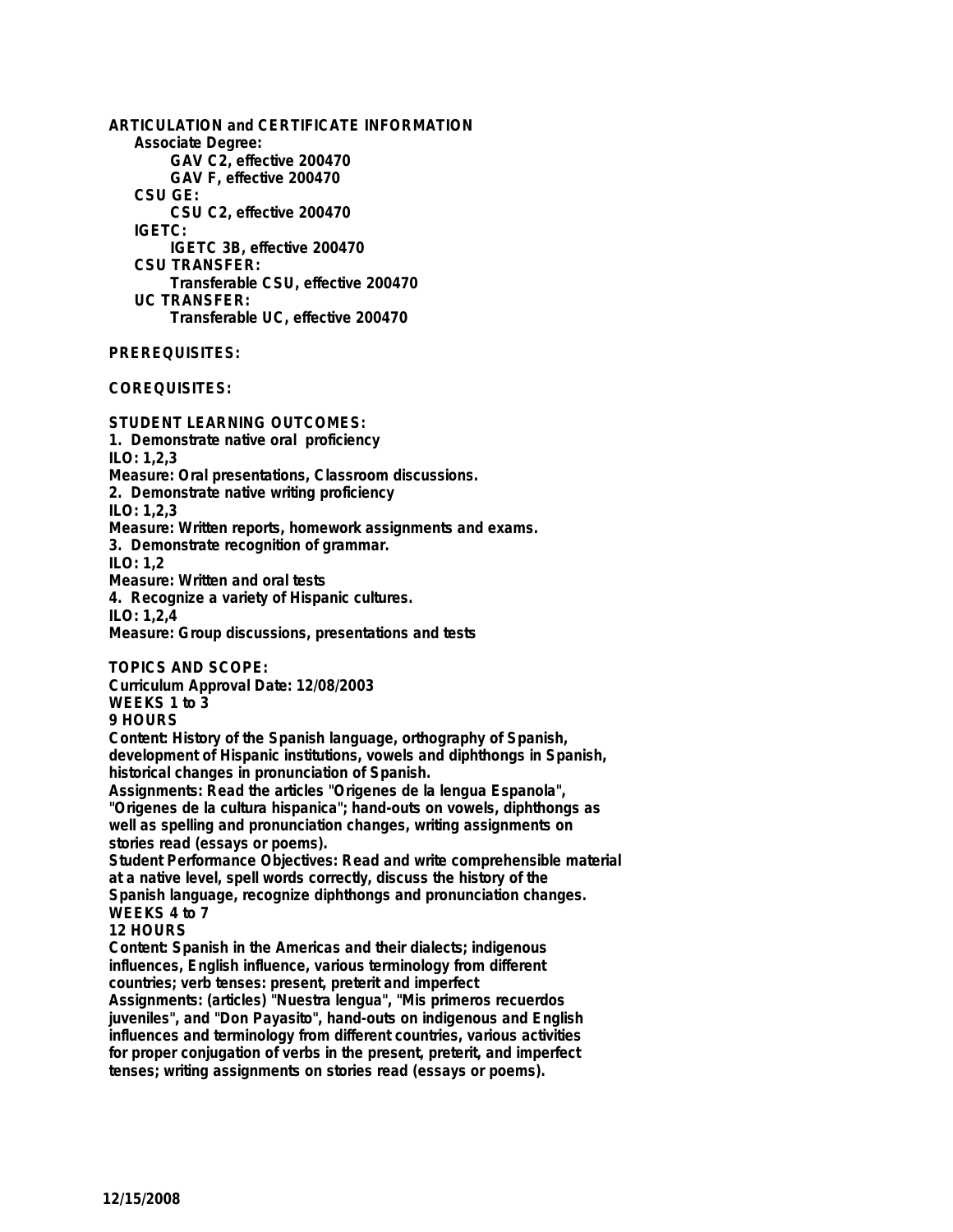**Student Performance Objectives: Read and write comprehensible material at a native level, spell words correctly, discuss the development of Spanish in the Americas along with their dialects, conjugate verbs correctly in the present, preterit, and imperfect tenses, recognize and recite the variety of Spanish words from different countries. WEEKS 7 to 10**

### **12 HOURS**

**Content: The roots of Hispanics in the U.S.A.; false cognates; the perfect verb tenses past and present, as well as the future tense. Assignments: Read "Cartas de Hernan Cortez" and "Yo soy Joaquin", handouts on false cognates, various activities for proper conjugation of verbs in the perfect verb tenses past and present, as well as the future tense; writing assignments on stories read (essays or poems). Student Performance Objectives: Read and write comprehensible material at a native level, spell words correctly, discuss the roots of Hispanics in the U.S.A., conjugate verbs correctly in the perfect verb tenses past and present, as well as the future tense, recognize false cognates.**

**WEEKS 11 to 14**

#### **12 HOURS**

**Content: Mexico today: the economy, religion, family, and political transition; historical migration patterns compared to the present migration; the progressive and perfect progressive tenses Assignments: Read "The Treaty of Guadalupe Hidalgo", "Es que somos muy pobres", "The Cosmic Race"; various activities for proper conjugation of verbs in the progressive and perfect progressive tenses; writing**

**assignments on stories read (essays or poems).**

**Student Performance Objectives: Read and write comprehensible material at a native level, spell words correctly, discuss the current status of Mexico, conjugate verbs correctly in the progressive and perfect progressive tenses, recognize some of the cultural differences between the United States and Mexico.**

## **WEEKS 15 to 17**

#### **9 HOURS**

**Content: Hispanics Today: trends and issues, in literature, music, dance and art; The Future of Hispanics in the United States: the language, political possibilities, the arts, and the economical consequences; review of grammar.**

**Assignments: Research material using the Internet and resources in the library for themes covered in this section, hand-outs on all grammar covered, writing assignment on material researched.**

**Student Performance Objectives: Read and write comprehensible material at a native level, spell words correctly, discuss the themes covered in this section, conjugate verbs correctly in all the verb tenses covered, recognize the influences of the Hispanic culture in the United States. WEEK 18**

# **2 HOURS**

**Final exam**

**Included in content section.**

### **METHODS OF INSTRUCTION:**

**Lectures, assignments in readings, oral reading in class, discussion and composition writing. Videos, movies, and hand-outs. METHODS OF EVALUATION: The types of writing assignments required:**